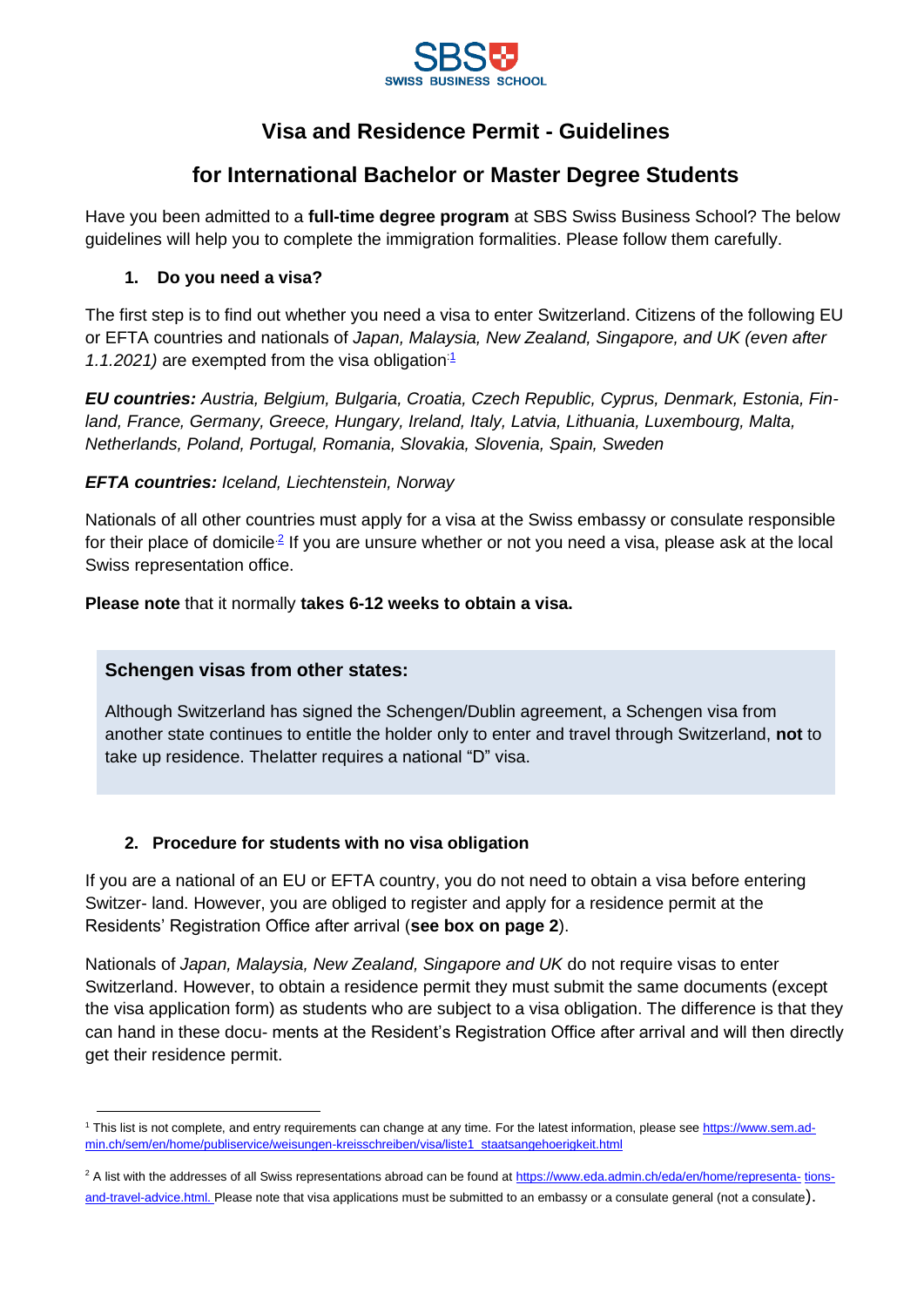## **Applying for your residence permit (EU/EFTA citizens):**

You ar[e](#page-1-0) obliged to apply for your residence permit at the Residents' Registration Office<sup>3</sup> in charge of yourplace of domicile **within 14 days of arrival**.

Bring along a copy of your SBS Enrollment Letter, your passport and proof of sufficient financial means (for EU and EFTA citizens this is normally only a written declaration of support by a family member or a written guarantee from a Swiss resident that living expenses during the stay in Switzer- land will be covered; citizens of Japan, Malaysia, New Zealand. Singapore and UK require the same financial proof as students with visa obligation).

A few weeks after you have submitted your documents you will receive an invitation to pick up your residence permit. The permit is usually valid for one year, but it can be extended if your studies take longer. Please note that you must submit updated proof of sufficient financial means for each extension.

## **3. Procedure for students with visa obligation**

Your visa application must be accompanied by **all** the documents in the list below. This list was prepared by SBS in cooperation with the Canton of Zurich Migration Office and meets official requirements. Please note that if any document is missing this may generate a delay of several weeks. If the Swiss Embassy office where you live requests any additional documents, enclose these too.

To study, you require a national "D" visa. This visa is valid for 3 months only and permits you to enter Switzerland once. After entry you will receive a residence permit for Switzerland, which also allows you to travel within the Schengen area for up to three months in every half-year.

### **4. Visa application documents (to be handed in at the nearest Swiss embassy or consulate general)**

## • **Cover sheet for visa application (recommended)**

Please use the checklist on the SBS homepage or given to you by our program manager or admissions manager as the cover sheet for your visa application. It will help you to ensure that you have included all the documents requested and enable the Swiss authori ties to locate relevant information more quickly.

### • **Visa application form**

The visa application form is provided free of charge by the local Swiss representation where you live, or can be downloaded from the internet in PDF format.<sup>3</sup> [N](#page-1-0)ormally it must be submitted in triplicate. Most representations require you to appear in person; please find out about this in advance. **Please note that a student visa is normally valid from 2-3 weeks before the start of** the semester. If you wish to enter Switzerland earlier than this, you must mention this in your visa application and provide detailed reasons.

<span id="page-1-0"></span><sup>&</sup>lt;sup>3</sup> [https://www.sem.admin.ch/sem/en/home/themen/einreise/visumantragsformular.html \(](https://www.sem.admin.ch/sem/en/home/themen/einreise/visumantragsformular.html)Important: Select "National type D visa application form".)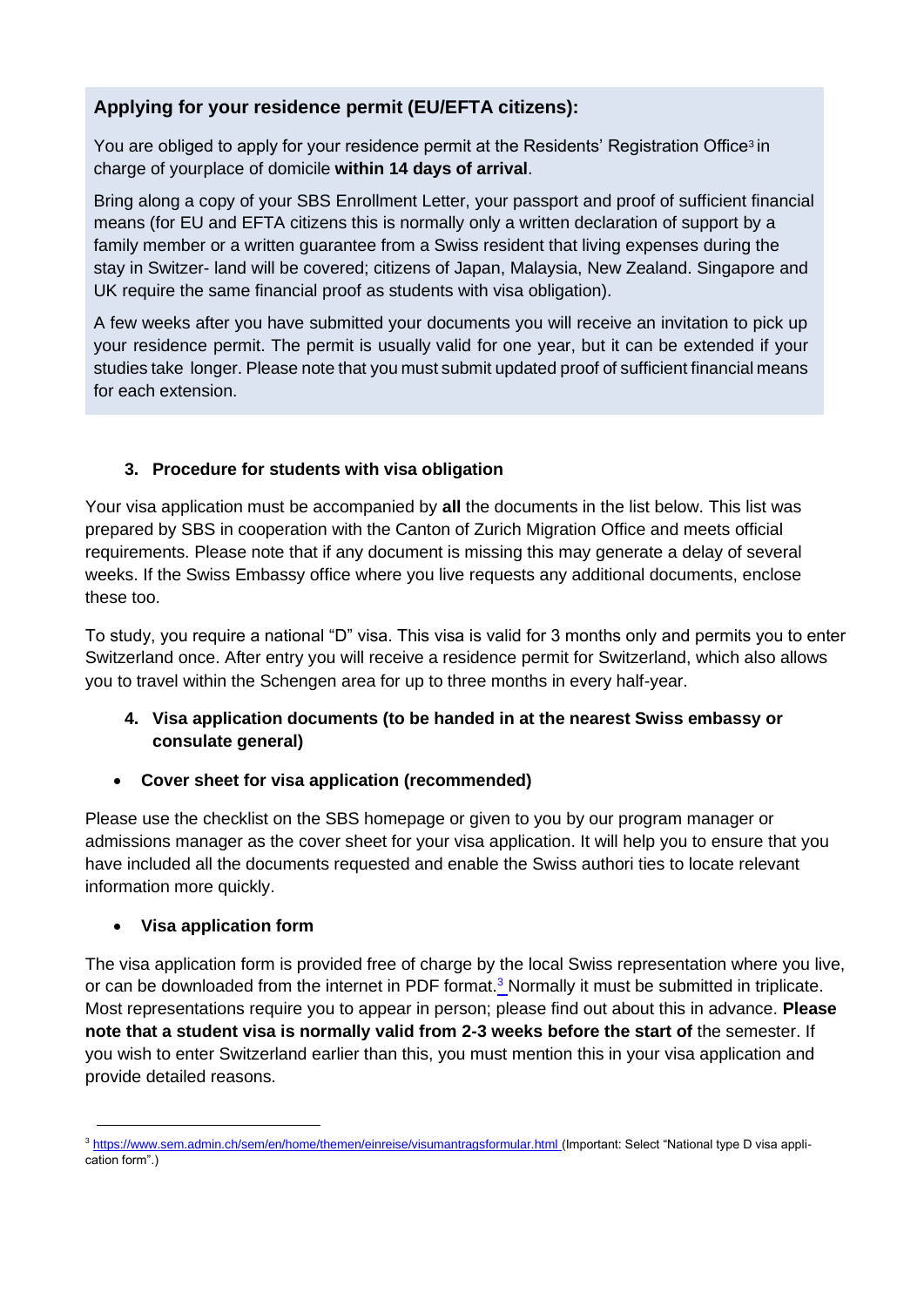## • **Passport**

Copy of the first few (relevant) pages of your passport. Your passport must be valid for at least 3 months beyond the planned duration of your stay. This is  $very$  important  $-$  your visa will not be approved if your passport expires earlier!

#### • **Passport photographs**

3 current passport photographs

#### • **SBS Swiss Business School confirmation of enrollment**

Enclose the official SBS "Confirmation of Enrollment" document which you will receive from the SBS Admissions Office once you have paid the administration fee. **Please note that the letter entitled "Acceptance Letter" is not sufficient to obtain a visa.**

#### • **Curriculum vitae / language skills**

Curriculum vitae in table form in German or English; list language skills in detail.

### • **Copy of your bachelor's diploma (only for Master program students)**

Copy and certified translation into German or English. **Please note**: Some embassies require to see the original diplomas. Please check with the embassy BEFORE you send along your originals to the SBS Admissions Office!

#### • **Letter of motivation / Reasons why you want to study in Switzerland**

Please provide a written personal statement in which you declare the reasons why you wish to study in the Canton of Zurich (keep it short! A few sentences are sufficient!).

### • **Evidence of sufficient financial means**

You must produce evidence that you can finance your stay in Switzerland by handing in a bank state- ment or proof of a scholarship decision. The Canton of Zurich Migration Office does only accept bank statements from banks domiciled in Switzerland [4](#page-3-0) (a Swiss bank or a foreign bank with a branch in Swit- zerland**). You must show that you have CHF 21,000.00 available**. **The account must be your own (not your parents'!)** and the account balance must be stated in **Swiss Francs, Euros or US Dollars** either on the bank statement or in an additional letter from the bank.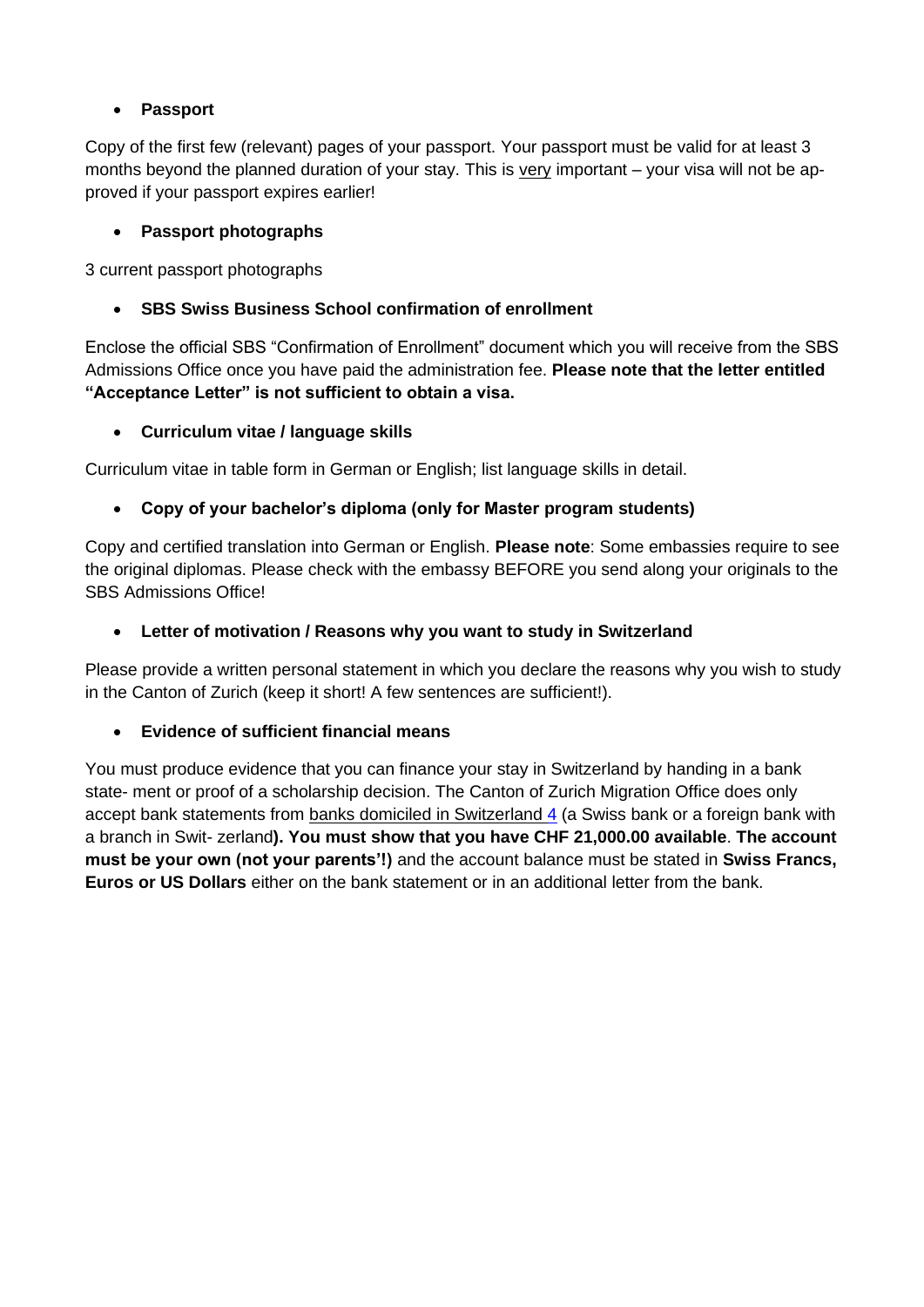#### **Financial evidence (bank statement):**

Even large, internationally active banks are not acceptable if they have no branches in Switzer-land! Examples of acceptable banks are **Citibank, China Construction Bank, HSBC, Deutsche Bank (etc.)**. Please do NOT choose Raiffeisen Bank. Although it is on the list it hasnever been accepted.

**The Zurich Migration Office is extremely strict about the financial requirement and this iswhere students make most mistakes.** It is crucial that you follow the instructions above very carefully (most embassies do not know the detailed requirements of each of the 26 cantons in Switzerland and may not be able to tell you the correct requirements!)

**Letters from parents declaring financial support are NOT accepted.**

For those who have relatives in Switzerland: An alternative is to submit a so-called **"guarantee declaation"**. [5](#page-3-1)

<span id="page-3-0"></span><sup>4</sup> Please see [https://www.finma.ch/en/~/media/finma/dokumente/bewilligungstraeger/pdf/beh.pdf?la=en fo](https://www.finma.ch/en/~/media/finma/dokumente/bewilligungstraeger/pdf/beh.pdf?la=en)r a list of banks with branches in Switzerland

<span id="page-3-1"></span><sup>&</sup>lt;sup>5</sup> This means that a solvent resident of Switzerland (Swiss citizen or foreigner with B or C permit) guarantees to cover your living expenses up to CHF 21,000.00, any expenses incurred through accidents and illness, and your return trip. The appropriate form will be sent to your home address by the Migration Office of the Canton of Zurich once they have received your visa application.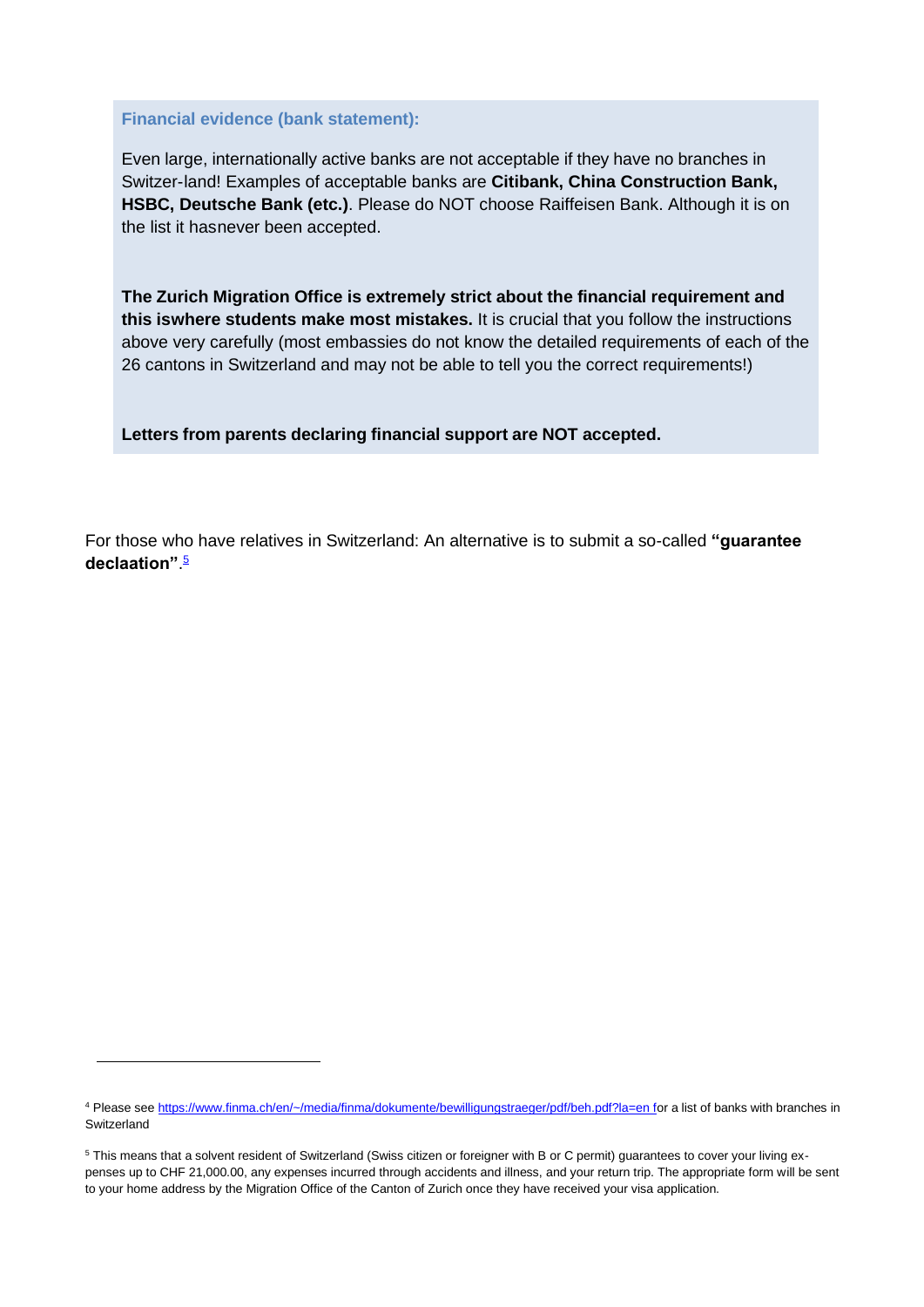### • **Confirmation of tuition fee payment (if required by the embassy)**

Many embassies require a confirmation of tuition fee payment.

The Zurich Migration Office can require a **rental contract** for an accommodation in Switzerland from stu- dents from certain (few!) countries. If you are a national of one of these countries, the Migration Office will let you know once they have checked your visa application. It is not required to hand in a rental contract at the time of the visa application.

#### **1.1 What happens next?**

Your application for a student visa will be forwarded to the responsible authorities in Switzerland for their decision. The Migration Office of the respective canton reserves the right to ask for additional documents and information. You will be notified as soon as your visa is ready for collection.

Please be aware that admission to SBS Swiss Business School does not automatically imply that the Migration Office will grant you a visa. **Under no circumstances should you enter Switzerland with a tourist visa!**

#### **Visa refusal reasons:**

Please note that there is no guarantee for a visa. The decision is the sole responsibility of the responsi-ble migration office.

- Visa applications from students **older than 30 years** are usually refused. The legal basis for thiscan be found [here](https://www.zh.ch/de/migration-integration/einreise-aufenthalt/aufenthalte-ohne-erwerbstaetigkeit.html) (Migrationsamt des Kantons Zürich -> Aus- und Weiterbildung aus Drittstaa- ten - in German only).
- Visa applications from students who **already have a degree at the desired level**  may also bereed.

### **1.2 Costs**

You will pay three different fees during the visa procedure: fees to the consulate when you apply for a visa; a fee of CHF 95.00 to the Swiss canton responsible for your visa application for the visa authorization docu- ment; and a fee of CHF 182.00 for the residence permit when you register at the Residents' Registration Office ("Kreisbüro") in Zurich.